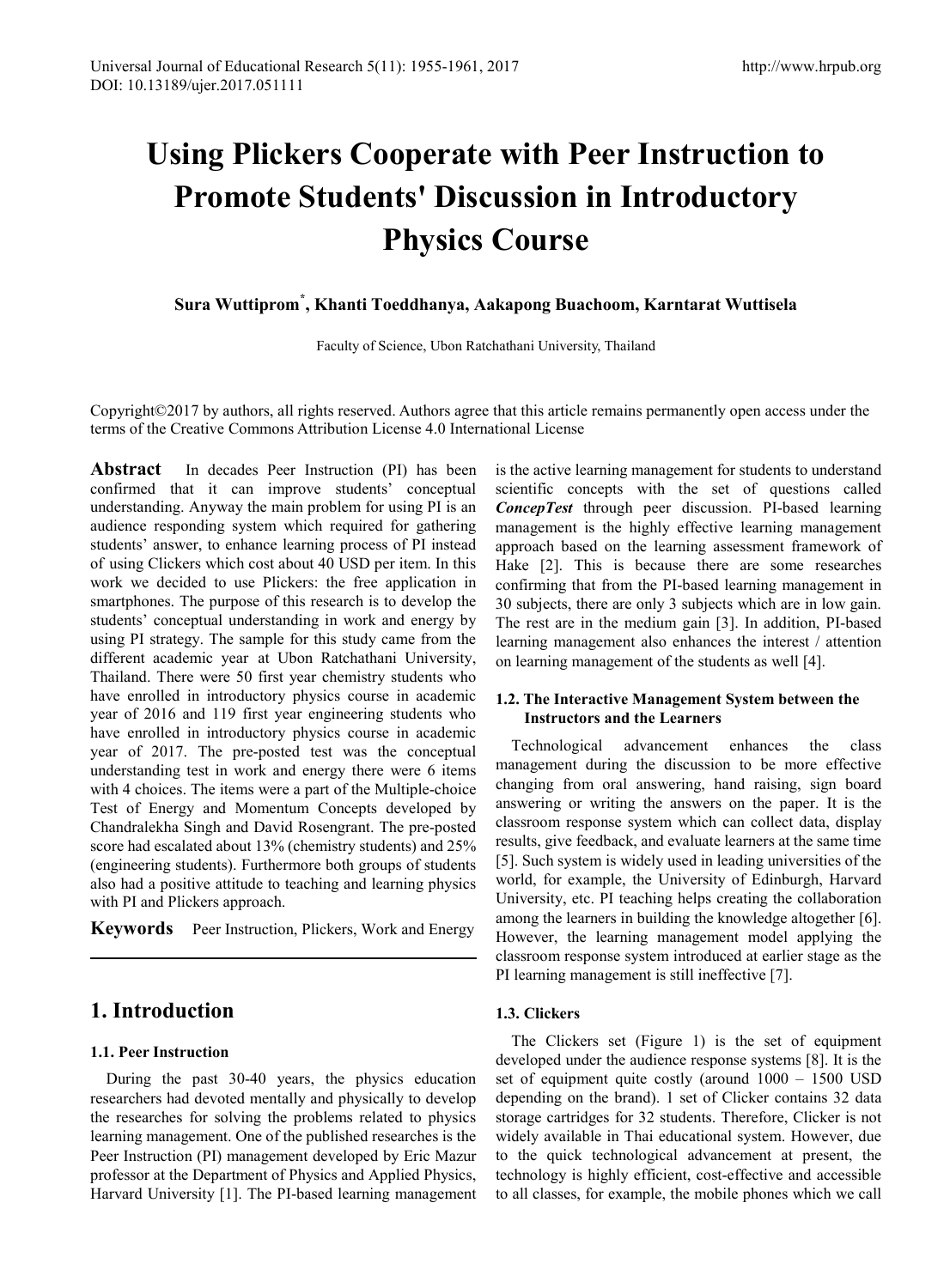"smart phone". The educators have developed an interactive management system between instructors and learners on mobile phones called "Plickers" [9].

#### **1.4. Plickers**

Plickers is the program for the interaction between the mobile phone with cameras installed with the Plickers application for scanning QR-Code (Figure 2). There are 63 sheets of data and all of the answers will be processed and displayed on the instructor's mobile phone (Figure 3) and via the web browser (Figure 4) at the same time.



**Figure 1.** Data storage cartridges and atmosphere of learning with Clicker **Figure 2.** QR-Code sheet to be used with Plickers





**Figure 3.** Display of answers of the learners on mobile phone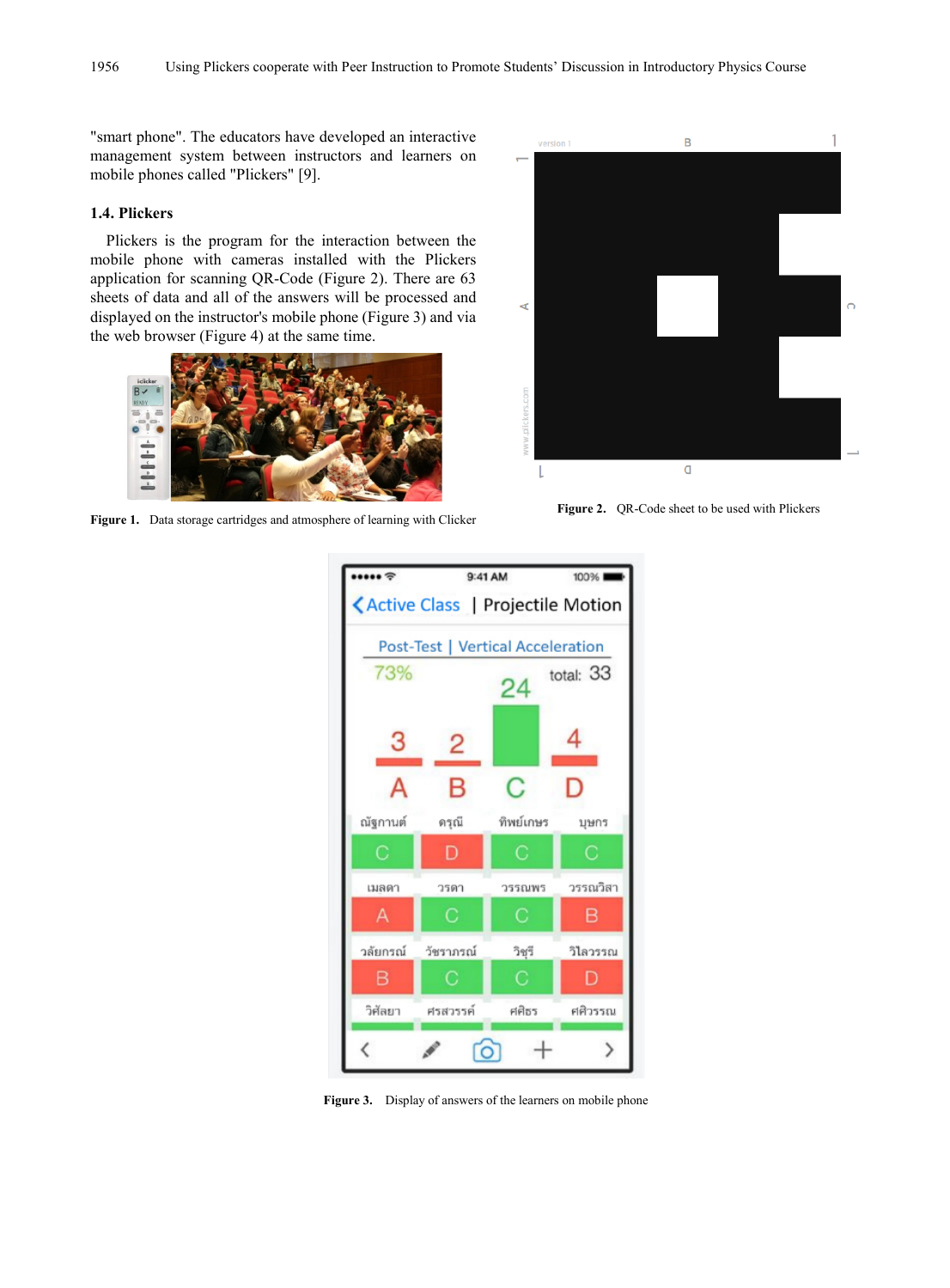

**Figure 4.** Display of answers of all learners via web browser

# **2. Understanding the Scientific Concepts about Energy Work**

The definitions of energy have many different contextual aspects. For example, in some physics books, it defines the energy as the ability to cause work. This is not entirely correct because according to the second item of thermodynamics law, there is some energy that cannot produce work [10]. Moreover, the energy also appears in the fields of biology, chemistry, astronomy, and geology [11, 12]. Thus, explaining about work and energy requires different contexts.

The energy contains five important characteristics [13] which are:

- *Energy conservation* In a closed system, energy can neither be created nor destroyed. This is one of several conservation laws used in physics.
- *Energy degradation* The total amount of useable energy in a system may decrease over time. This may take the form of energy dissipation (energy lost from an open system) or energy transformation within the system to a less useful form. For example, a cup of hot tea will eventually cool. The thermal energy from the tea has been 'lost' to the surrounding environment. It has not been destroyed, but is no longer a part of the cup and tea system.
- *Energy transformation* The energy can be transformed from one form to another, for example, dropping the ball by in gravitational field of the earth, the potential energy can be transformed to kinetic energy.
- *Energy transfer* The energy can be transferred between components in a system; in a collision, one billiard ball transfers its kinetic energy to another.
- *Energy source* The energy can be added to the system. For example, the Earth is the system. The Earth receives energy from the sun which is very

needed to compensate for the heat that the Earth loses outside the atmosphere.

Previous researches have shown that learners still have misunderstanding on the concepts of work and energy. For example, the gravitational energy is fictional [14]. The kinetic energy is vector quantity of work because the gravity is based on the distance in the level. The research of Singh and Rosengrant gives the notice that the reason why the learners have misunderstanding on the concepts of work and energy is partly from the meaning of work in everyday life is different from the meaning of work in physics [15].

## **3. Objective**

The researcher found that the PI learning management model has the advantages in the discussions with classmates. If it is used in conjunction with Plickers application that is featured in terms of instant data storage and display, the learners can be developed to have better understanding on the concept of science in that subject or not and what are the attitudes of learners generally towards physics will be. The researcher selects the topic of work and energy which is an important topic for students of all levels and all majors.

## **4. Methodologies**

#### **4.1. Sample**

The sample groups for this study were first year students in bachelor degree of chemistry  $(N = 50)$  of academic year 2016 and first year students in bachelor degree of engineering  $(N = 119)$  of academic year 2017, Ubon Ratchathani University, Thailand who have enrolled in introductory physics course by purposive sampling. Most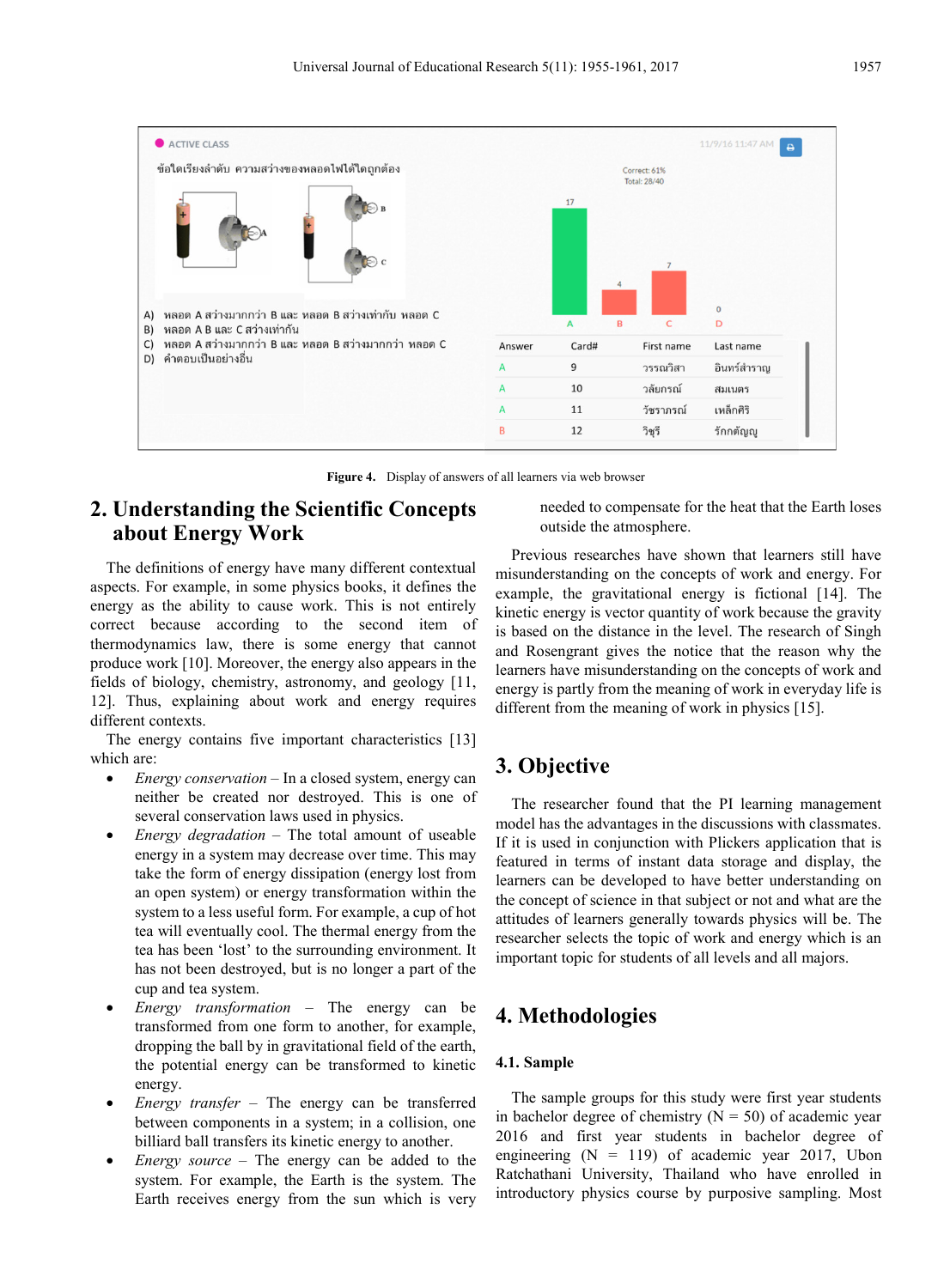chemistry students (98%) did not like physics and though that physics is difficult. The result was from eliciting students wrote their feeling towards physics at the beginning of the class. However, both engineering students and chemistry students did not have much difference in background knowledge of physics.

#### **4.2. Data Collection**

The researcher collected data by allowing the students to do six items of pre-test on the work and energy covering three key concepts; work, work due to gravity and laws of energy conservation, and energy. The students were given 10 minutes for doing the test. Afterwards, the instructor handled the PI learning management by using the question called *ConcepTest* as the important tool for discussion among learners before and after the discussion. The instructor asked the students to give the answers, record the answers, then shown answers by using Plickers application. Therefore, the instructor will know the percentage of students answering the question correctly. If the correct answers are less than 50%, the instructor will conduct teaching following the PI learning management process again (as shown in Figure 5). However, the brief presentation will be conducted in different form by using multiple representations such as energy bar graph, images, equations, or etc [16]. If the correct answers are more than 50%, the instructor will summarize such scientific concepts by using student's answers as cases for giving the right explanation. In addition, before and after learning management, the students have responded to the online questionnaire (Google form) about the attitudes towards learning management of introductory physics courses.



**Figure 5.** Procedure of data collection

### **5. Results and Discussion**

Understanding the scientific concept of work and energy: From the analysis on the average scores of the entire class, it was found that the scores increase from 31.3% to 46.3% for chemistry students and 28.3% to 53.3% for engineering students. As the result, the scores were lower than 50% and slightly higher than 50% for chemistry students and engineering students. When analyzing by using the methods of Hake [1] to evaluate the learning progress, it was found that the normalized gain equaled to 0.22 (chemistry students) and 0.35 (engineering students) in the full proportion of 1.00 which were considered to be low gain  $(g > 0.3)$  and the medium gain  $(0.3 \le g \le 0.7)$  respectively. The result from chemistry students was different from the research of Chandralekha Singh [16] conducting the PI learning management and finding that learning progress was in the medium gain ( $\leq g$ ) = 0.55). However, engineering students' result in this research was in the medium gain but the gain was still lower than the lecture conducted by Chandralekha Singh. Meanwhile conventional learning management had the learning progress in the low gain  $(\leq g \geq 0.22)$  and the medium gain ( $\leq g$  = 0.35). From interviewing both groups of students, they gave the reason that they were not familiar with the kind of understanding questions and they were not confident in answering because in high school, they focused on problem solving (mathematical problem in physics).

When considering the percentage of chemistry students who answered each question correctly in post-test, it was found that there were only three out of six items scored more than 50% (as shown in Figure 6). In Question 1, the scores of students answering correctly reduced after learning, in contrast the number of engineering students who had scored in this question doubled. Question 1 is about the work due to gravity which depends on altitude only. However, the students still had misunderstandings on the high lifting speed and high lifting characteristics causing the different works due to gravity (Figure 8). Although PI-based learning management in this research has not been successful (the learning progress is in the low gain), such learning management still made the students have post-test scores higher than those of the pre-test in the score range from 40-100 percent as shown in Figure 9. On the other hand, engineering students had a better understanding in overall conceptual tests as shown in Figure 7 and 10.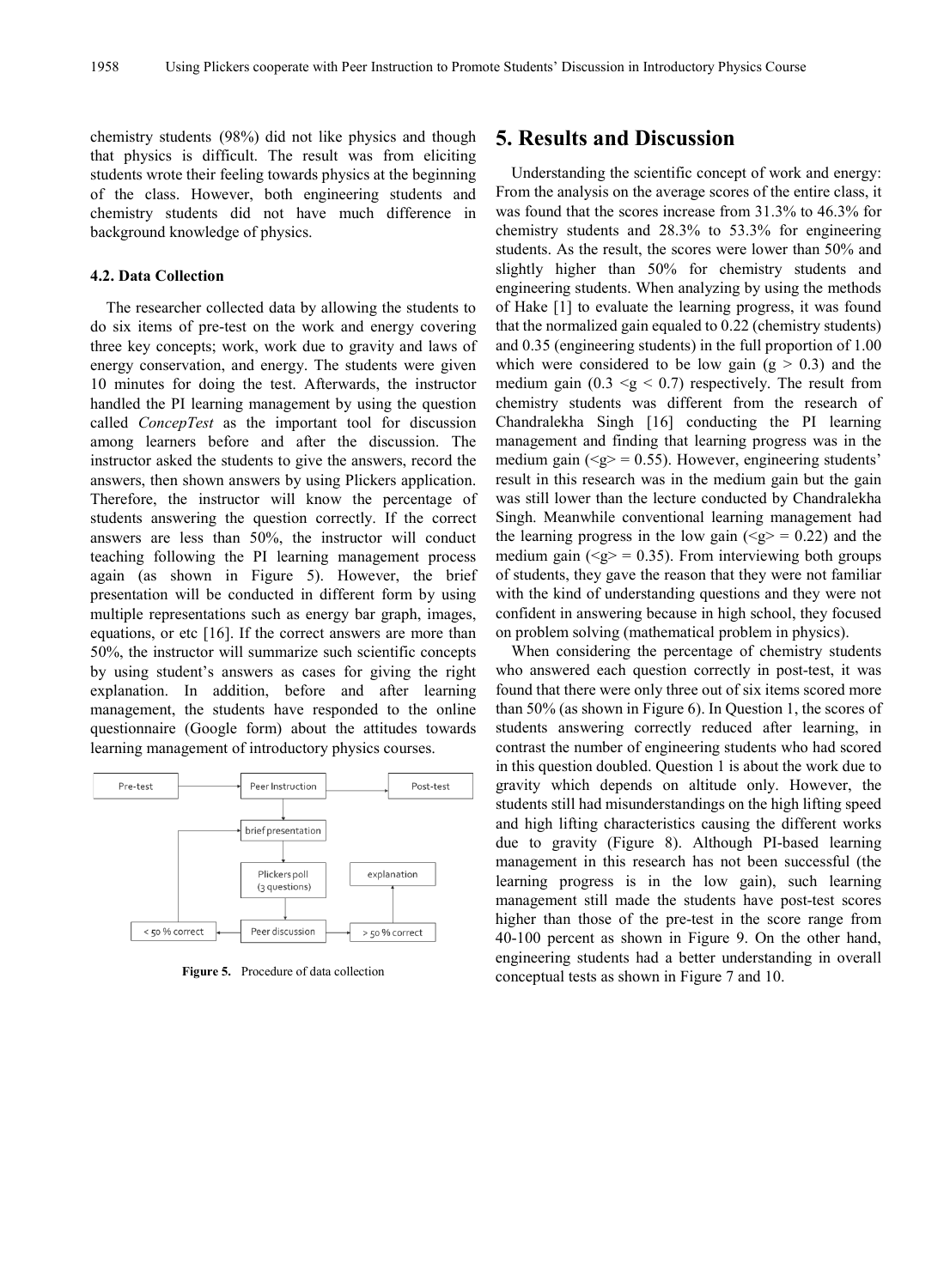

**Figure 6.** Average scores (percentage) of chemistry students before and after PI-based learning management in each item



**Figure 7.** Average scores (percentage) of engineering students before and after PI-based learning management in each item

**Question 1** When you lift your luggage from the floor and place it on the table, which one of the followings is correct?

(1) Lifting straight up and carrying it to place on the table cause the different works due to the gravity.

(2) Fast lifting and slow lifting cause different works.

(3) Different heights of tables result in different works.

|         |                      |                  | Chemistry students |                  | <b>Engineering Students</b> |  |
|---------|----------------------|------------------|--------------------|------------------|-----------------------------|--|
| Choices |                      | Pre-test $(\% )$ | Post-test $(\% )$  | Pre-test $(\% )$ | Post-test $(\frac{6}{6})$   |  |
| a)      | , 1) only            |                  | 40                 | 14.3             | 8.4                         |  |
|         | $(3)$ only           | 26.4             | 20                 | 21               | 53.8                        |  |
| C)      | $(2)$ and $(3)$ only |                  |                    | 18.5             | 14.3                        |  |
|         | 1) and $(3)$ only    |                  | ے ر                | 46.2             | 23.5                        |  |

**Figure 8.** Percentage of students choosing the answer in each item before and after the learning management (b is the correct answer)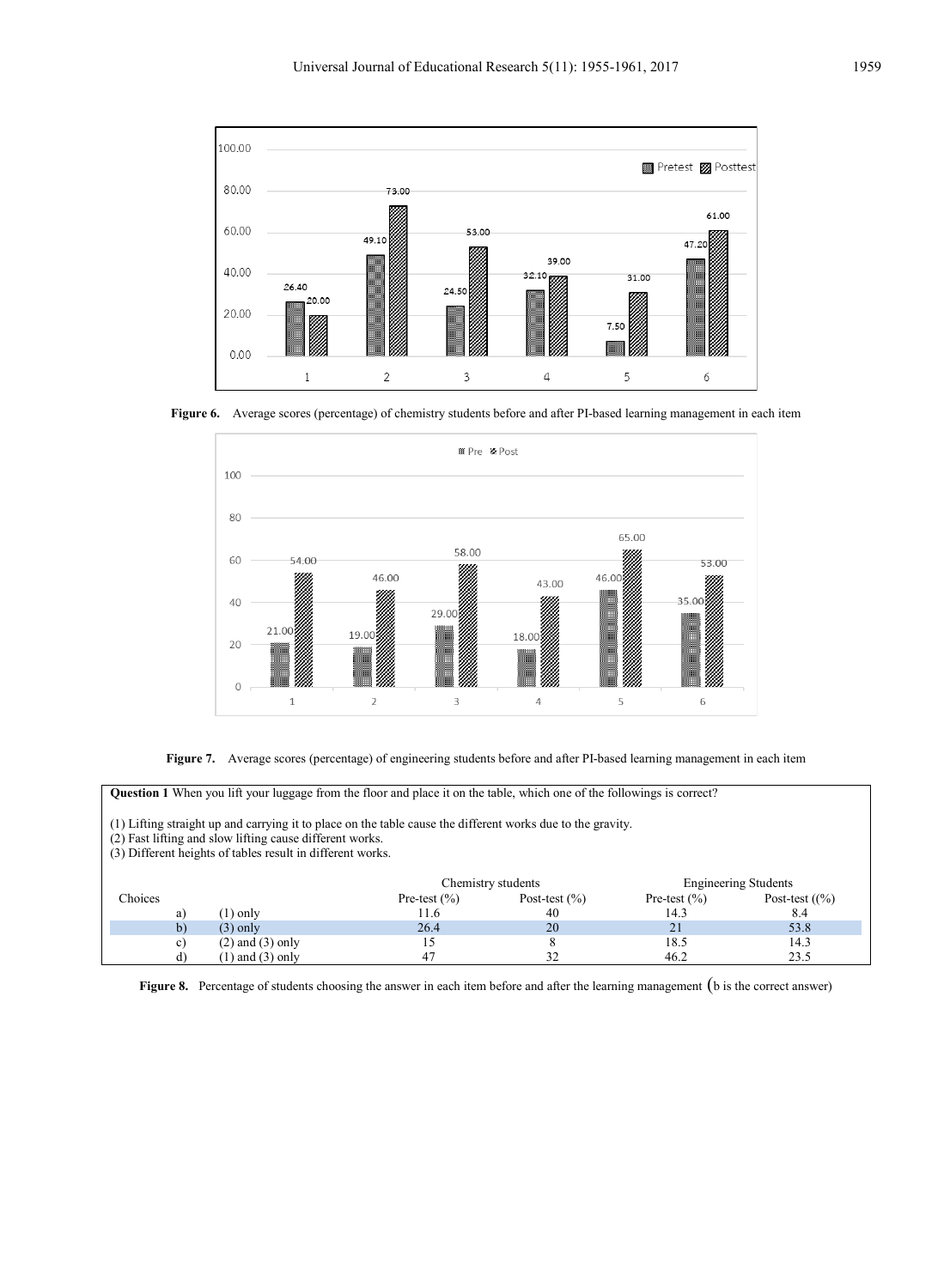

Figure 9. Number of students (percentage) of chemistry students following the score ranges 20 points per range (before and after PI-based learning management)



Figure 10. Number of students (percentage) of engineering students following the score ranges 20 points per range (before and after PI-based learning management)

The teacher teaches fun. I like the answering by using technology of the teacher. That the teacher uses mobile phones to scan the answers enjoy us and make us unstressed. We can also evaluate our understanding as well in order to know which answer we choose and why we choose it. The students dare to share the ideas without pressure.

It is changed because the teacher always stimulates us and tries to find the experiments related to the contents for us to try and enjoy. Although we do not totally understand what we study, we want to study because the teacher teaches fun.

Regarding the teaching method, if the students do not understand what they learn, they will become sleepy or the atmosphere in studying will be boring. However, the teaching method of the teacher is fun. The VDO is used to make us see the picture clearly. We can listen to the music in order to be relaxed and have less pressure.

The descriptive teaching styles with examples in the class make us see the picture clearly. Playing the game by using the PLICKERS sheets and the mobile phones to answer the questions on the screen is fun and exciting. It requires both speed and accuracy.

**Figure 11.** Attitudes of students after the PI learning management

Regarding the attitudes of students before and after learning physics with Plickers in combination with PI learning management before learning management, 98 percent of chemistry students did not like physics and though that physics is difficult. However, after the learning management, the researcher asked the students to write whether their attitudes towards physics have been changed or not and how. Chemistry students were divided into two groups. *Group 1 had not changed their attitudes (13%)*. That was before learning management, they did not like physics and after the learning management, they still did not like physics. *Group 2 had changed their attitudes positively (87%)*. The students said that the Peer Instruction approach, the characteristics of the instructor (good-tempered, fun, kind, no pressure, easily accessible, motivate learners), and technology for learning (Plickers) was the main reasons for the change of attitudes. Samples of texts written by chemistry students were as shown in Figure 11.

From formal interviewing engineering students tended to like physics more. (shift from 73% to 95% after lecturing)